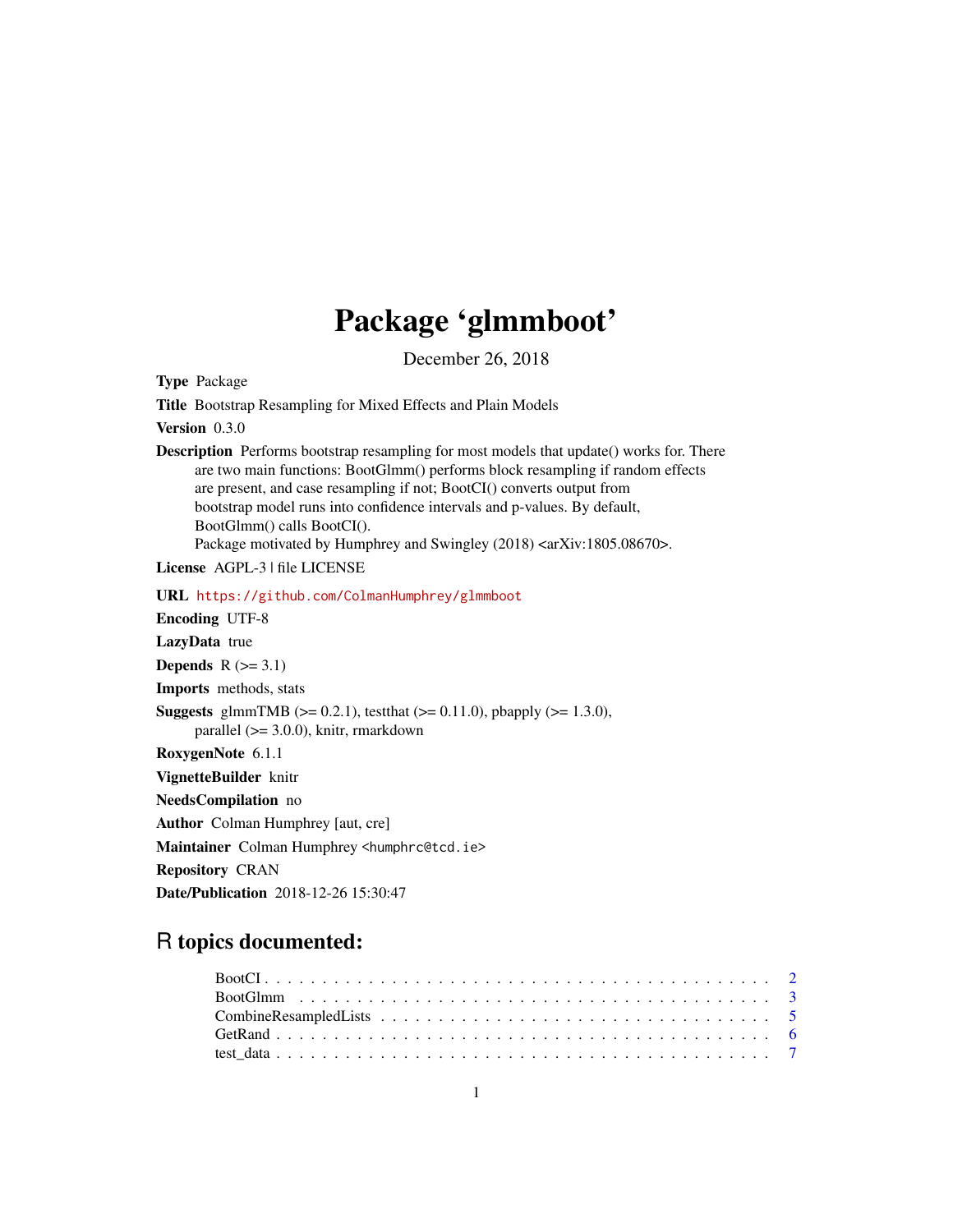<span id="page-1-0"></span>2 BootCl

#### **Index** [8](#page-7-0) **8**

BootCI *Enter first level estimates and second level estimates, get bootstrap interval, from the pivotal bootstrap t (Efron and Tibshirani 1994, also endorsed by Hesterberg 2015).*

#### Description

Enter first level estimates and second level estimates, get bootstrap interval, from the pivotal bootstrap t (Efron and Tibshirani 1994, also endorsed by Hesterberg 2015).

#### Usage

```
BootCI(base_coef_se = NULL, resampled_coef_se = NULL, orig_df = NULL,
  alp_{level} = 0.05, probs = NULL)
```
#### **Arguments**

| base_coef_se      | Estimates and SEs from full sample. In matrix form: i.e. a $(p+1)$ x 2 matrix, first                                         |
|-------------------|------------------------------------------------------------------------------------------------------------------------------|
|                   | column is estimates, second is standard errors. This is the output from using:                                               |
|                   | $coeff(summary(model\_output))[1:2, drop = FALSE]$ or $coeff(summary(model\_output))$ \$cond $[1:2,$                         |
|                   | $drop = FALSE$ if model_output is the output from a random effects model                                                     |
|                   | (some may not have cond as the correct pull).                                                                                |
| resampled_coef_se |                                                                                                                              |
|                   | List of estimates and SEs from the bootstrapped resamples, each list entry has<br>the same format as the base_coef_se above. |
| orig_df           | Degrees of freedom to use to calculate the t-values used for the base interval.                                              |
| alp_level         | level of CI - if you fill in probs, will use those instead                                                                   |
| probs             | Default NULL, and will use alp_level to set endpoints. Else will calculate these<br>CI endpoints.                            |

#### Value

A matrix containing: Estimates; Bootstrap interval endpoints; Bootstrap p-value; Base p-value; Base interval endpoints; Relative width of bootstrap interval to base

```
x < - rnorm(20)
y \le - rnorm(20) + x
xy_data = data-frame(x = x, y = y)first_model <- lm(y \sim x, data = xy_data)out_list <- BootGlmm(first_model, 20, base_data = xy_data, return_coefs_instead = TRUE)
BootCI(out_list$base_coef_se,
       out_list$resampled_coef_se)
```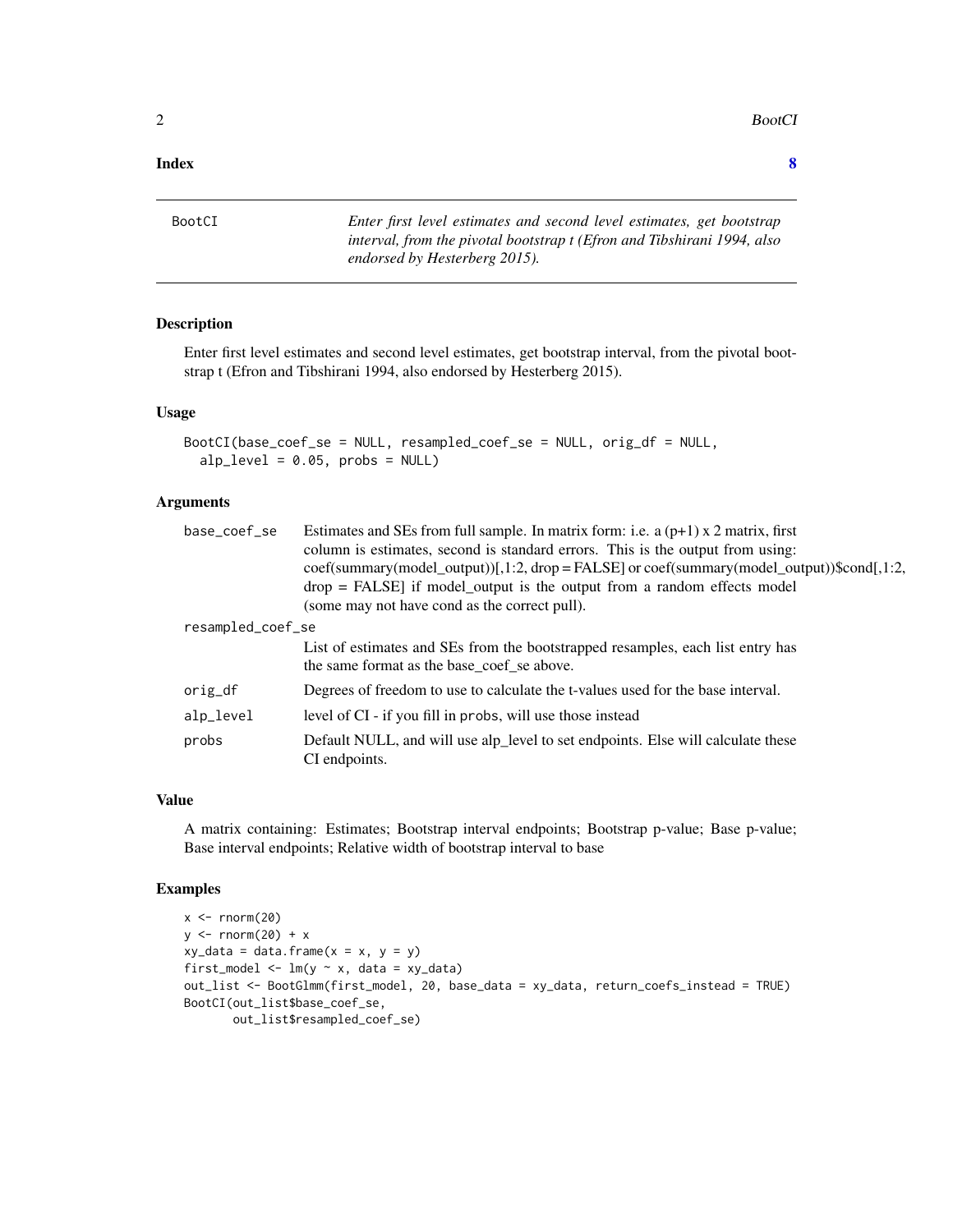#### <span id="page-2-0"></span>BootGlmm 3

```
data(test_data)
library(glmmTMB)
## where subj is some random effect
test_model <- glmmTMB(y ~ x_var1 + (1 | subj), data = test_data, family = binomial)
output_lists <- BootGlmm(test_model, 199, base_data = test_data, return_coefs_instead = TRUE)
BootCI(output_lists$base_coef_se,
       output_lists$resampled_coef_se)
```
BootGlmm *computes bootstrap resamples of your data, stores estimates + SEs.*

#### Description

By default, this will compute bootstrap resamples and then send them to BootCI for calculation. Note - only use parallel methods if your model is expensive to build, otherwise the overhead won't be worth it.

#### Usage

```
BootGlmm(base_model, resamples = 9999, base_data = NULL,
  return_coefs_instead = FALSE, resample_specific_blocks = NULL,
  unique_resample_lim = NULL, narrowness_avoid = TRUE,
  num_cores = DetectCores() - 1, suppress_sampling_message = FALSE,
  suppress_loading_bar = FALSE, allow_conv_error = FALSE)
```
#### Arguments

| base_model           | The pre-bootstrap model, i.e. the model output from running a standard model<br>call. Examples: base_model <- $\text{glmmTMB}(y \sim \text{age} + (1 \mid \text{subj})$ , data = rel_data,<br>family = binomial) base_model <- $\text{Im}(y \sim x)$ Assumes the data is accessible<br>by base_model\$model (typical lm or glm), or base_model\$frame (works for<br>glmmTMB), or base_model@frame (works for lmer, glmer) For now, if you<br>have a different case, extract and send as base data. |
|----------------------|----------------------------------------------------------------------------------------------------------------------------------------------------------------------------------------------------------------------------------------------------------------------------------------------------------------------------------------------------------------------------------------------------------------------------------------------------------------------------------------------------|
| resamples            | How many resamples of your data do you want to do? 9999 is a reasonable<br>default (see Hesterberg 2015), but start very small to make sure it works on your<br>data properly, and to get a rough timing estimate etc.                                                                                                                                                                                                                                                                             |
| base_data            | Default NULL; In a future version this will become mandatory to supply. In<br>some cases, it can be extracted from the base_model, but this can produce bugs.<br>It's recommended that you supply your data.                                                                                                                                                                                                                                                                                       |
| return_coefs_instead |                                                                                                                                                                                                                                                                                                                                                                                                                                                                                                    |
|                      | Logical, default FALSE: do you want the list of lists of results for each bootstrap<br>sample (set to TRUE), or the matrix output of all samples? See return for more<br>details.                                                                                                                                                                                                                                                                                                                  |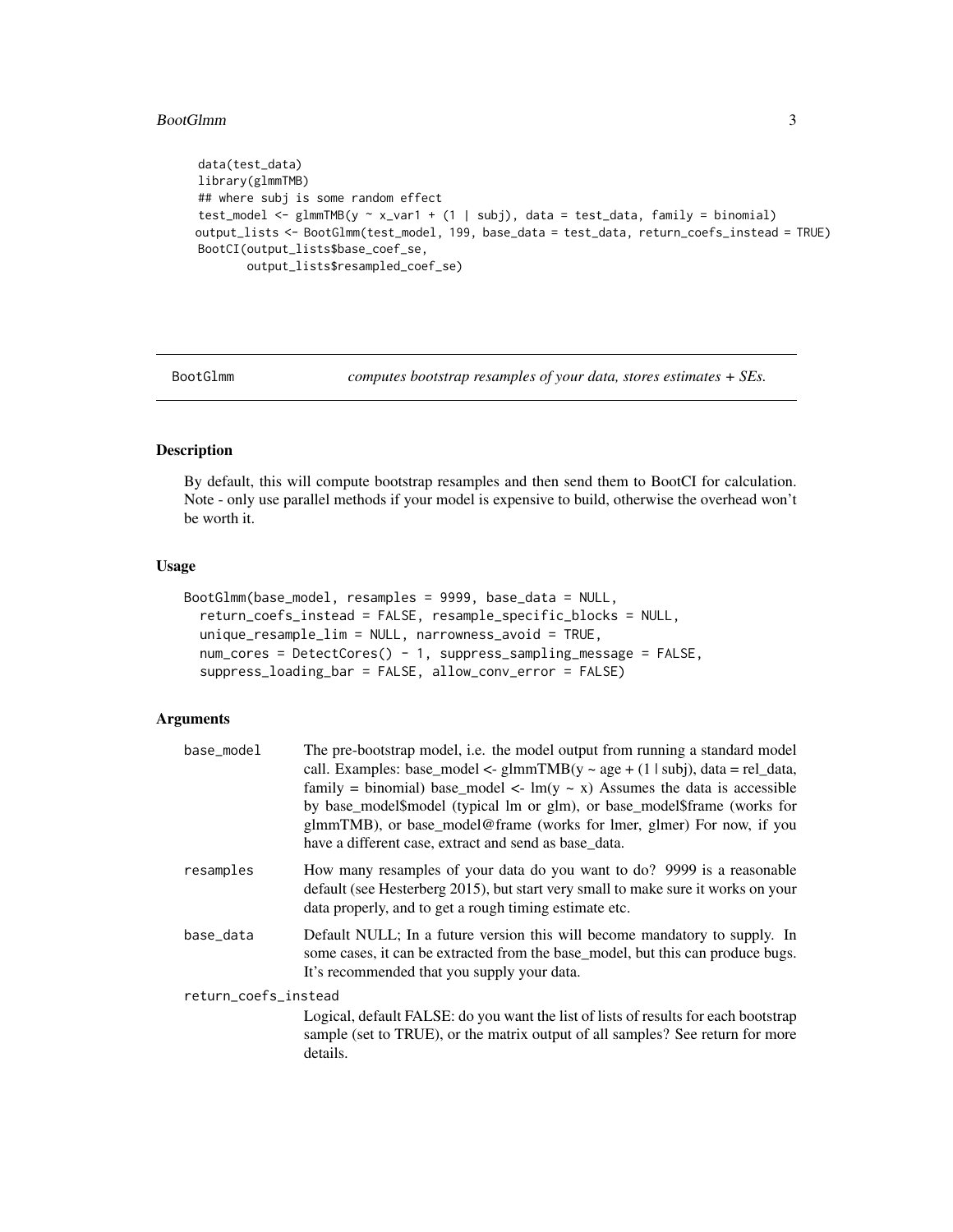#### resample\_specific\_blocks

Character vector, default NULL. If left NULL, this algorithm with choose ONE random block to resample over - the one with the largest entropy (often the one with most levels). If you wish to resample over specific random effects as blocks, enter the names here - can be one, or many. Note that resampling multiple blocks is in general quite conservative.

If you want to perform case resampling but you do have random effects, set resample specific blocks to any non-null value that does not contain any random effect variable names.

#### unique\_resample\_lim

Should be same length as number of random effects (or left NULL). Do you want to force the resampling to produce a minimum number of unique values in sampling? Don't make this too big... Must be named same as rand cols

#### narrowness\_avoid

Boolean, default TRUE. If TRUE, will resample n-1 instead of n elements in the bootstrap (n being either rows, or random effect levels, depending on existence of random effects). If FALSE, will do typical size n resampling.

- num\_cores Defaults to detectCores() 1 if parallel is loaded, or just 1 if not. How many cores to use if doing parallel work?
- suppress\_sampling\_message

Logical, default FALSE. By default, this function will message the console with the type of bootstrapping: block resampling over random effects - in which case it'll say what effect it's sampling over; case resampling - in which case it'll say as much. Set TRUE to hide message.

#### suppress\_loading\_bar

Logical, default FALSE. If TRUE, uses standard mclapply for parallel work, else uses pblapply (from pbapply), which provides a nice loading bar for progress.

#### allow\_conv\_error

logical, default FALSE; if the subsample runs but gives a convergence error, is this acceptable? or should we resample?

#### Value

Returns the output from BootCI: a matrix of output for each fixed variable, including the intercept (estimate, CIs for boot and base, p-values). If return\_coefs\_instead = TRUE, then will instead return a list of length two: [[1]] will be a matrix containing the base estimates and standard errors. [[2]] will be a list of length resamples, each a matrix of estimates and standard errors. This output is useful for error checking, and if you want to run this function in a distributed way.

```
x < - rnorm(20)
y \le - rnorm(20) + x
xy_data = data.frame(x = x, y = y)first_model <- lm(y \sim x, data = xy_data)out_matrix <- BootGlmm(first_model, 20, base_data = xy_data)
out_list <- BootGlmm(first_model, 20, base_data = xy_data, return_coefs_instead = TRUE)
```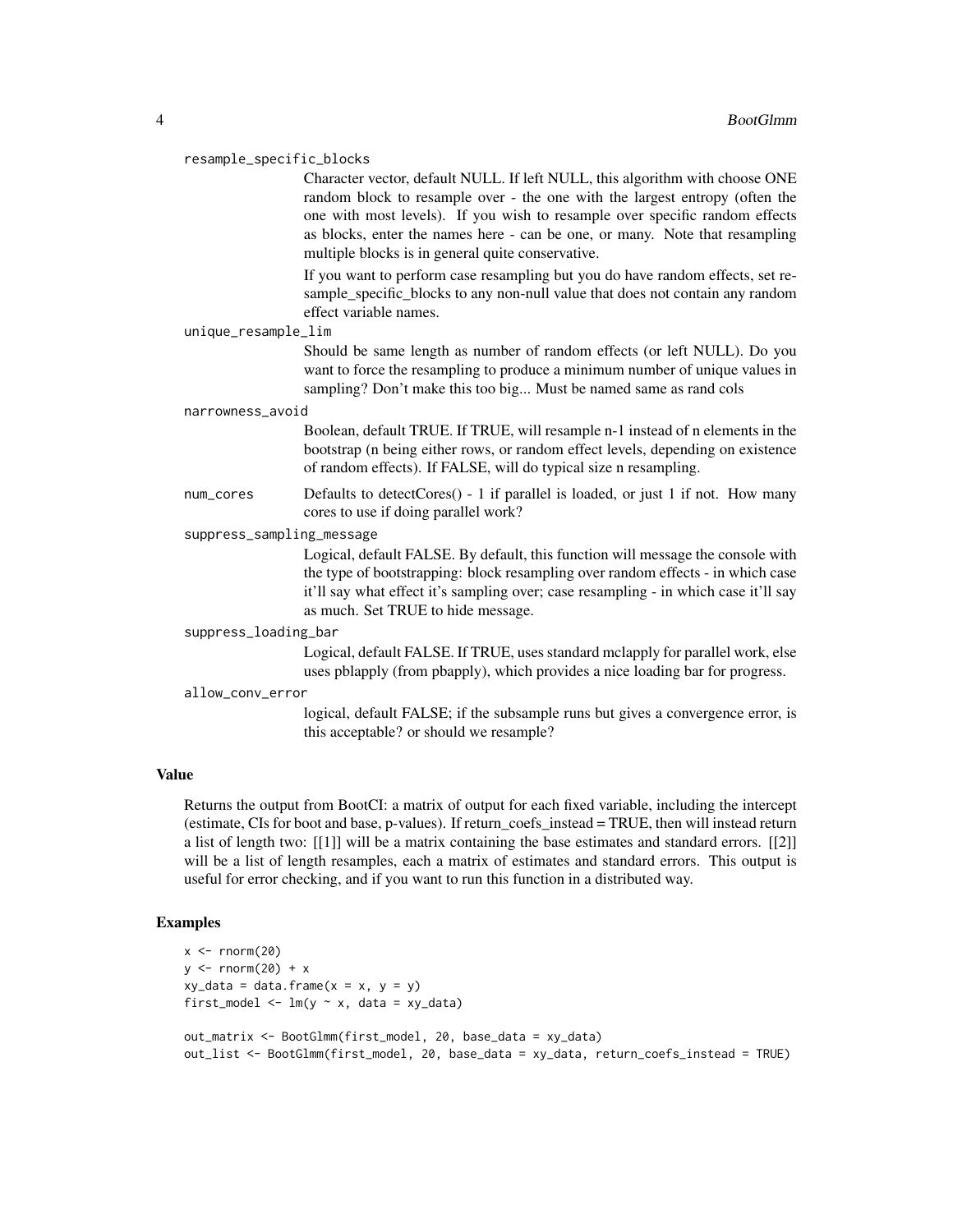```
data(test_data)
library(glmmTMB)
test_formula <- as.formula('y \sim x_var1 + x_var2 + x_var3 + (1|subj)')
test_model <- glmmTMB(test_formula, data = test_data, family = binomial)
output_matrix <- BootGlmm(test_model, 199, base_data = test_data)
output_lists <- BootGlmm(test_model, 199, base_data = test_data, return_coefs_instead = TRUE)
```
CombineResampledLists *When running BootGlmm in distributed fashion, combines output*

#### Description

If you run BootGlmm on e.g. a grid of computers, set return\_coefs\_instead = TRUE for each. Then enter them all here. Either just list them out, or put them into one list and enter them.

#### Usage

```
CombineResampledLists(..., return_combined_list = FALSE)
```
#### Arguments

| $\cdot$ $\cdot$ $\cdot$ | Say our output from BootGlmm from three separate computers is output list1,                    |
|-------------------------|------------------------------------------------------------------------------------------------|
|                         | output list2, output list3 We can run: CombineResampledLists(output list1,                     |
|                         | output_list2, output_list3) OR: create a list of lists: output_list_list <- list(output_list1, |
|                         | output_list2, output_list3) and then: CombineResampledLists(output_list_list)                  |
| return_combined_list    |                                                                                                |
|                         | Logical, default FALSE. TRUE if you want the combined list of lists, FALSE                     |
|                         | for just the output from BootCI applied to it.                                                 |

#### Value

Returns the same output as BootCI by default, or the combined list (as if you had just run BootGlmm once with all resamples) if return\_combined\_list = TRUE

```
data(test_data)
library(glmmTMB)
## where subj is some RE
test_model <- glmmTMB(y ~ x_var1 + (1 | subj), data = test_data, family = binomial)
output_list1 <- BootGlmm(test_model, 99, base_data = test_data, return_coefs_instead = TRUE)
output_list2 <- BootGlmm(test_model, 100, base_data = test_data, return_coefs_instead = TRUE)
output_list3 <- BootGlmm(test_model, 100, base_data = test_data, return_coefs_instead = TRUE)
CombineResampledLists(output_list1, output_list2, output_list3)
```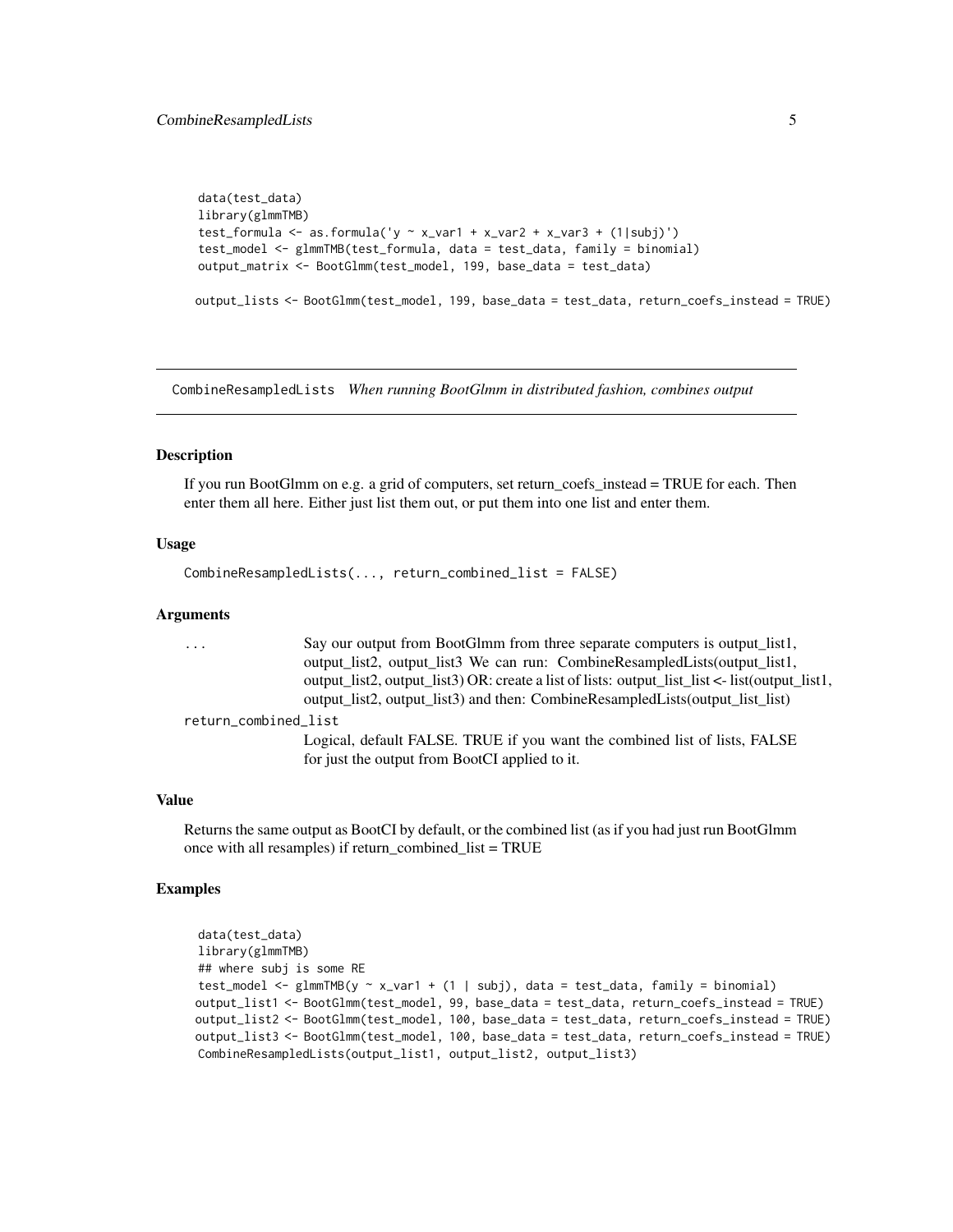```
num_blocks = 10
num_total_resamples = 299
reg_list <- list()
for(i in 1:num_blocks){
    if(i < num_blocks){
       block_resamples = floor((num_total_resamples + 1)/num_blocks)
    } else {
        block_resamples = floor((num_total_resamples + 1)/num_blocks - 1)
    }
    reg_list[[i]] = BootGlmm(test_model,
                             resamples = block_resamples,
                             base_data = test_data,
                             return_coefs_instead = TRUE,
                             num_cores = 1, ## increase for parallel
                             suppress_loading_bar = TRUE)
}
boot_ci1 <- CombineResampledLists(reg_list)
full_list <- CombineResampledLists(reg_list, return_combined_list = TRUE)
boot_ci2 <- BootCI(full_list$base_coef_se, full_list$resampled_coef_se)
identical(boot_ci1, boot_ci2)
```

| GetRand | this takes in a formula with bars and gives back the plain names of the |
|---------|-------------------------------------------------------------------------|
|         | columns                                                                 |

#### Description

this takes in a formula with bars and gives back the plain names of the columns

#### Usage

```
GetRand(form_with_bars)
```
#### Arguments

form\_with\_bars A formula used in e.g. lme4 and similar packages. Typically along the lines: y  $\sim$  age + (1 | school) etc

#### Value

A vector of the variables that are treated as random

```
GetRand('y \sim age + (1 | school)')
GetRand('y ~ income + (1 | school) + (1 | school:section)')
GetRand('y ~ income + (1 | school) + (1 | school/section)')
GetRand(as.formula('y \sim x + (1 | z)'))
GetRand('y \sim x')
```
<span id="page-5-0"></span>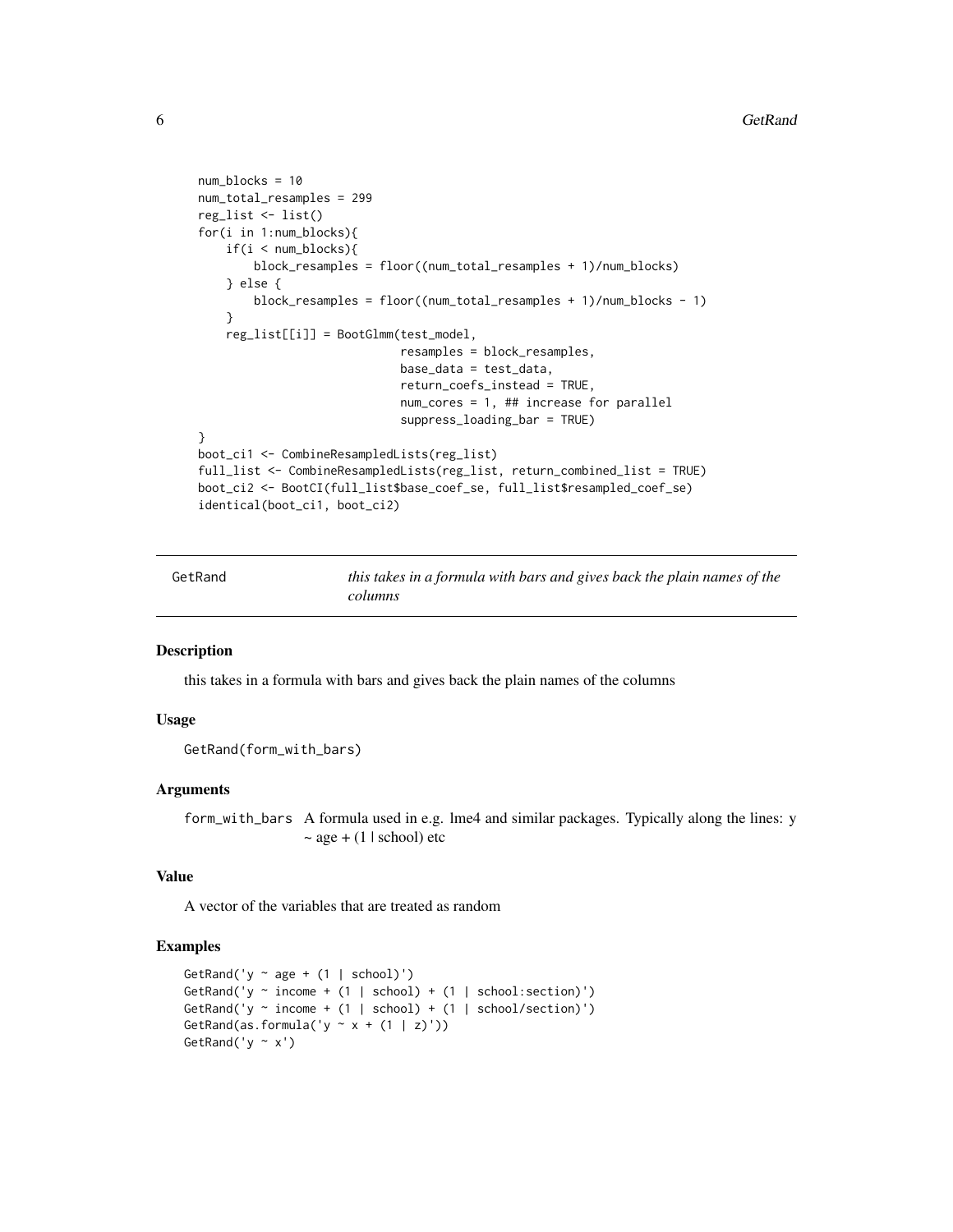<span id="page-6-0"></span>

#### Description

A small normal dataset with a proportional outcome to illustrate the use of this package. The outcome has mean expit( $0.5 + 0.1$  \* x\_var1 +  $0.2$  \* x\_var2 +  $0.3$  \* x\_var3 + SUBJ\_VAL) where SUBJ\_VAL are the values of the random effect The SD of y is then shrunk by 0.9 relative to a binomial distribution, and then beta values are generated. Arbitrarily close to the endpoints gives zeros and ones.

#### Usage

test\_data

#### Format

A data frame with 300 rows and 4 variables:

x\_var1 independent normally distributed variable

x\_var2 independent normally distributed variable

x\_var3 independent normally distributed variable

subj levels of random effect

y outcome: lives in interval [0,1]